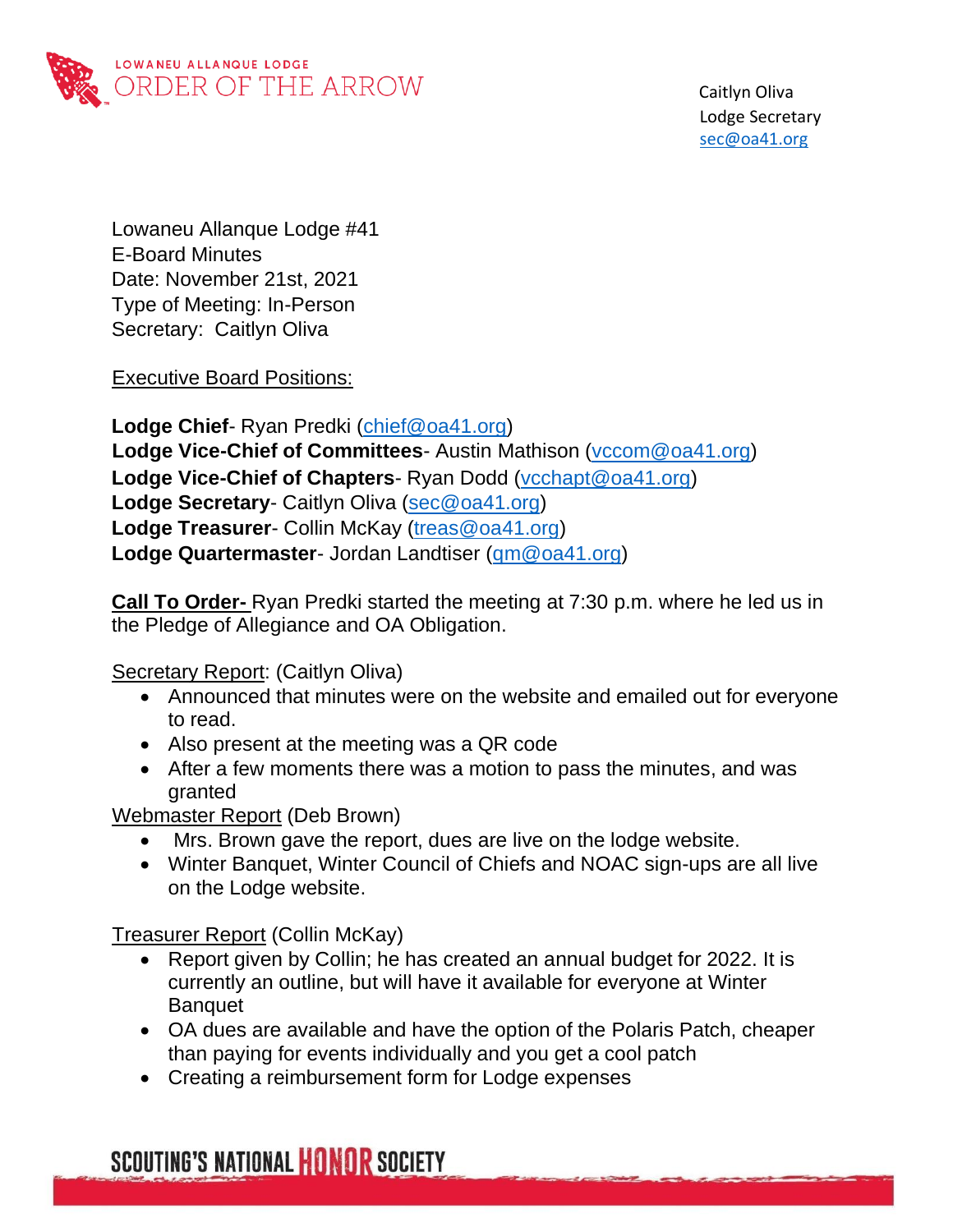

- If you spent \$25 on chapter supplies in October reach out to Collin for a reimbursement from the Lodge. Any money spent needs to be from Chapter Chiefs or authorized by them.
- Collin's List: Been steadily reaching out to people who owe the Lodge money, phone calls will be made by those who still owe money.
- Working on collecting 2022 dues.

#### Quartermaster Report (Jordan Lantiser)

- Polaris Pass Patch, Thank You Flaps, and next year's patch set are all in production.
- NOAC 2022 set is being sketched out, so if you have an idea for a theme reach out to Jordan.

#### Chapter Reports (Ryan Dodd)

- A Chapter Chief meeting will be held soon to outline elections expectations
- Motion to approve \$750 total, \$250 per chapter was approved. The money can be spent on whatever the Chapter needs for meetings until September 2022. The money can be spent as the Chapter sees fit, approved by the Chief and Adviser, but once the money is gone, it's gone. Any excess money will be put back into the Lodge funds. Collin will balance the books for the Chapters through reimbursement forms.

#### **a. Chippewa**

- **1.** Report given by Tim Treacy
- **2.** Meeting was held November 11<sup>th</sup> where they started to look into a chapter election committee.
- **3.** Next meeting is January 13<sup>th</sup>, 2022.

### **b. Ottawa**

- **1.** Report given by JJ
- **2.** Last meeting had 12 youth and 8 adults
- **3.** Had a brainstorming session to create better communication between Scoutmasters and Troops to the Chapter.
- **4.** Looking for more representation from those troops.

#### **c. Potawatomi**

- **1.** Report given by Lucas Wilson
- **2.** No meeting was held as it fell on Veteran's Day
- **3.** Next meeting is January 13<sup>th</sup>, 2022.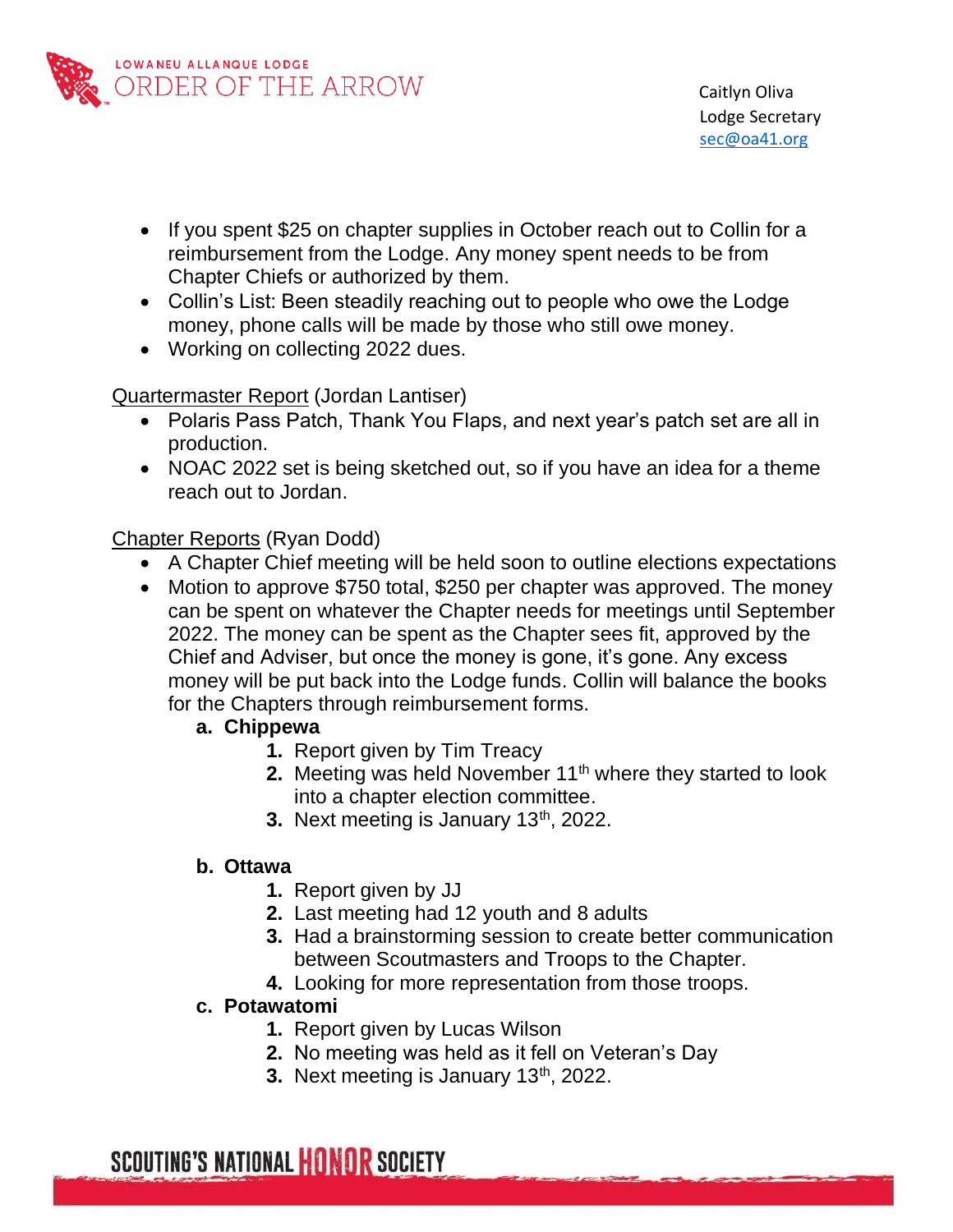

#### **Committee Reports** (Austin Mathison)

- Chairs- Austin's goal is to have more than 2 people on a committee. You don't have to be a chair but a committee member. A committee sign up form will be going out shortly. Check your email, it's his main mode of communication.
- American Indian Activities/Affairs- (Michael Halter)
	- o Austin gave report: nothing to report
- Activities- (Neave McConnell)
	- o Report given by Neave, new to job excited to work on the Holiday Party and other events.
- Awards- (Mr. Roger Johnson)
	- o Nothing to report
- Brotherhood (Jacob Wilson)
	- $\circ$  Spring Brotherhood Bash will be March 12<sup>th</sup> at Camp Big Timber and Fall Brotherhood Bash will be August 13<sup>th</sup> at Camp Big Timber.
	- o 2023 BroBash dates are 3/11/2023 and 6/24/2023
- Elangomat (Tad Pierski)
	- o Created a Google Form for elangomats. QR codes will be available at the next E-board meeting.
- Grounds (Luke Matasek)
	- o Luke gave report, working on a head start for Fellowships and Brotherhood Bashes.
	- o The consolidation of information is done.
	- $\circ$  Looking for people to join the committee.
- Inductions (Lucas Wilson)
	- o Report given by Lucas, looking to start election teams
	- o Chapter Chiefs: get election teams together, haven't gotten elections binders yet but they will be given to chiefs soon
	- o Inductions trainings will be available soon.
- Service (Eddie Ouimet)
	- o Given by Austin: nothing to report
- Vigil (Nico Lamb and Colin Cain)
	- o Nico gave report, they are accepting Vigil nominations, the forms are located on the Lodge website.
- Committees then had a 10 minute breakout session.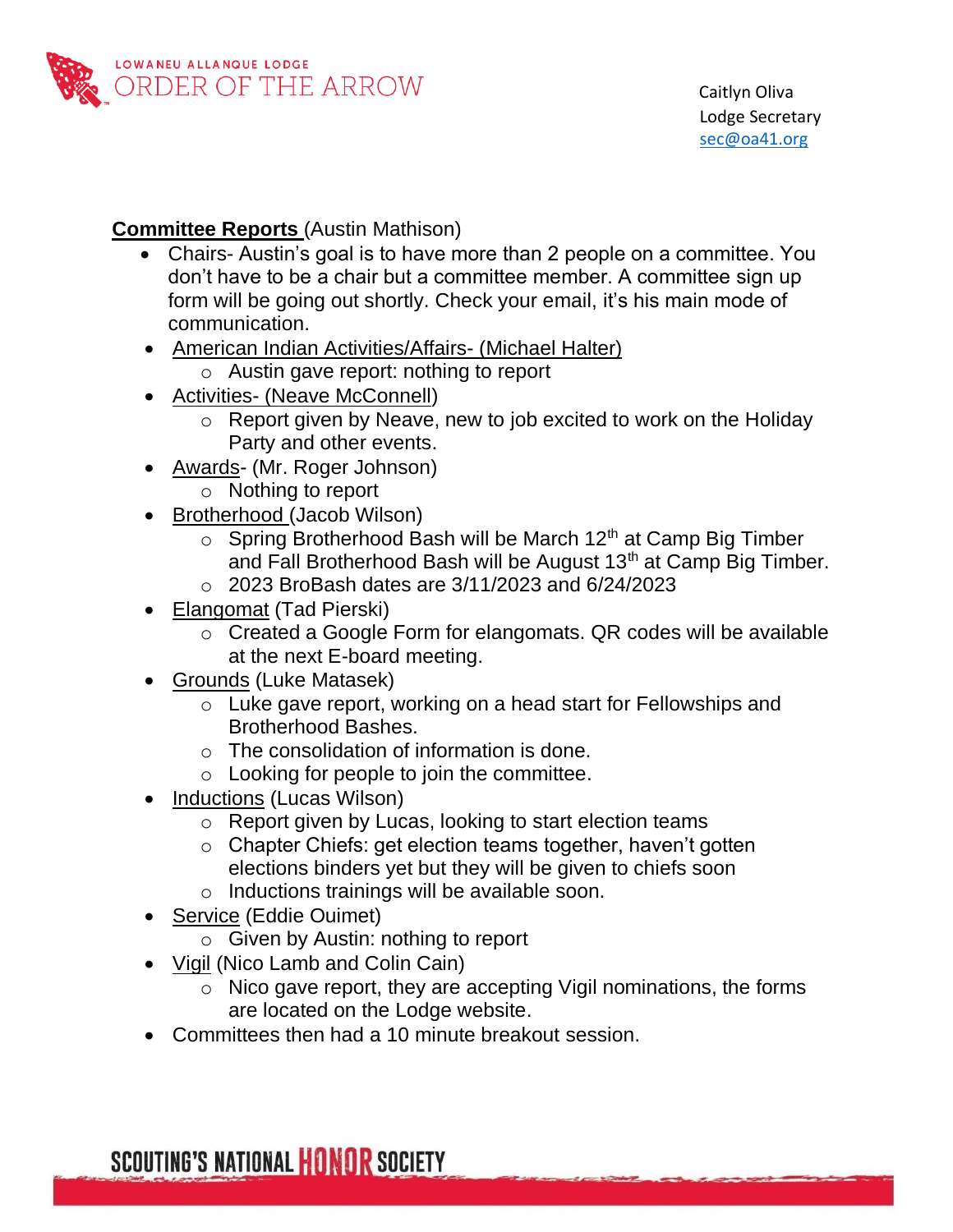

## **New Business**

- NOAC 2022
	- o Report given by Mr. Gley.
	- o NOAC is the OA equivalent of National Jamboree.
	- $\circ$  There are already several people signed up, the sign-up link is on the lodge website.
	- $\circ$  The fee is \$750 with a deposit of \$500.
	- o NOAC will be held at the University of Tennessee in Knoxville from July  $25<sup>th</sup>$  to July  $30<sup>th</sup>$ . Transportation will be individual for now.
	- $\circ$  If you signed up reach out to Mr. Gley to get your patch.
- Holiday Party
	- o The Lodge will be hosting a Holiday party in place of the December E-board meeting. Motion was passed for \$125 to be spent on food and an additional \$125 on raffle prizes.
	- o Activities- White Elephant Gift Exchange, \$10 max, Ugly Sweater Contest- Winner gets dues for 2022 paid.
- Winter Banquet
	- o Winter Banquet will be held on 1/15 at Camp Big Timber. Dinner will be served, awards will be presented, and there will be a presentation by the E-Board that includes portions on the Section, OA High Adventure, and Section Conclave.
	- o The theme for Banquet is Enchantment Under the Sea and the overall year theme will be announced at the event.
	- o Registration is open.
- Big Timber Brilliance
	- $\circ$  Starts the weekend of the 28<sup>th</sup>, asking for help on concessions, 10 people. Email Katie Clark at katie.clark@scouting.org
- Winter Council of Chiefs
	- $\circ$  WCOC is 1/29<sup>th</sup> at the Kalahari in Wisconsin Dells.
	- $\circ$  It's a Section event, and more details are available on the sign up.
	- o The fees are \$28 for the event, \$55 for each night, or \$229 for a room by yourself.
	- o Conclave will be planned at this event, and when the meetings are over Scouts take over the resort.
	- $\circ$  The new region merger information will also be announced at this.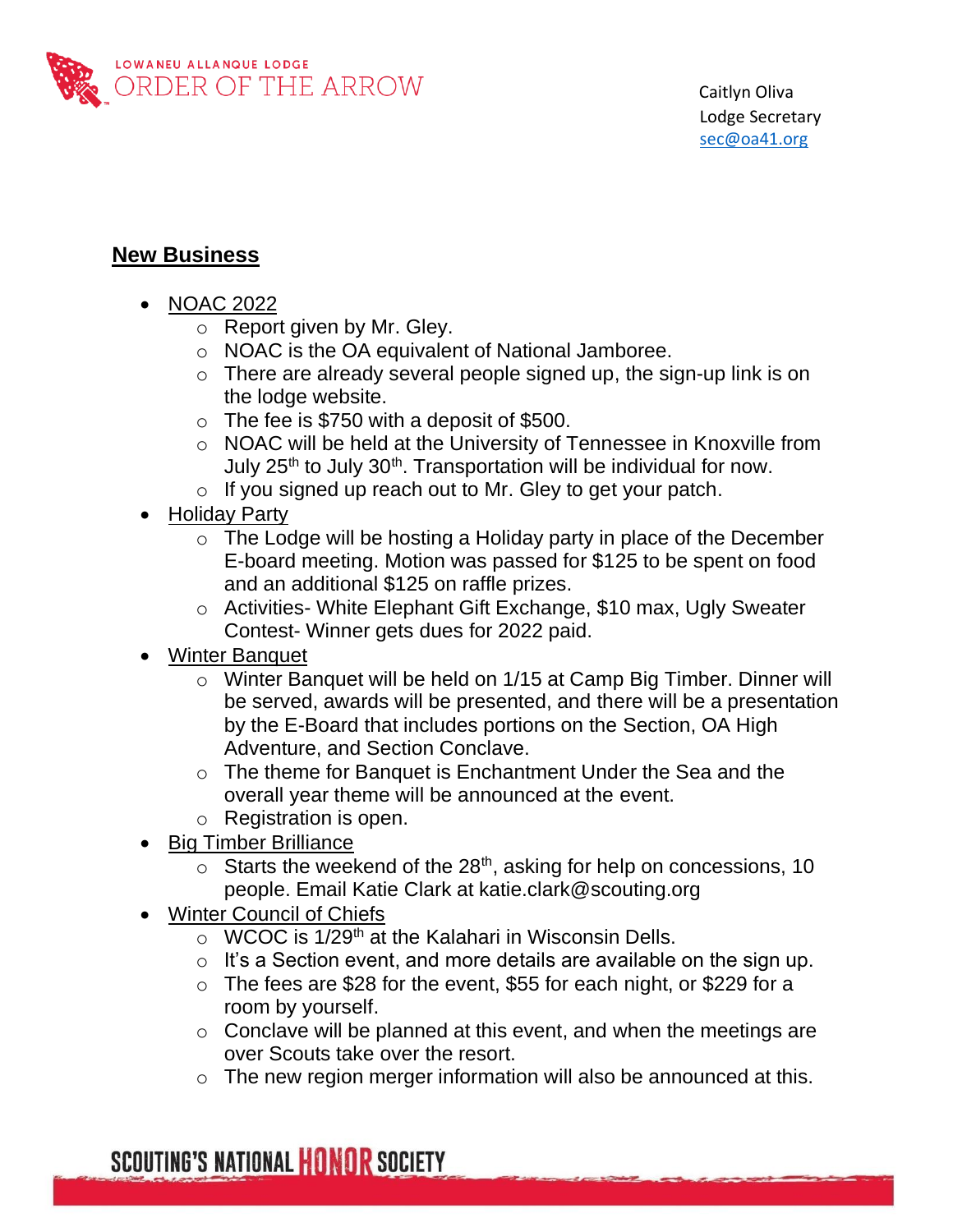

- Other
	- o None

# **Old Business**

- LLD
	- o Lodge Leadership Development was held 11/13 at Sycamore High School.
	- o It went well, over 10 youth and 10 adults attended.
	- $\circ$  Looking to plan for next year.
- Popcorn Super Saturday
	- o Was 11/6, lots of popcorn was moved, Austin made a huge tower, and they were appreciative of the help.
- Other
	- o None

## **Key-3 Minute**

- **Lodge Staff Advisor** (Mr. Wentzell)
	- o Minute was given by Mr. Scharff. Access to CBT for Winter Banquet after 5 pm but the kitchen will be open beforehand. The Lodge Google Suite is under construction. Please help volunteer at Big Timber Brilliance. Camp Big Timber is hiring for the summer merit badge sessions. Consider working at Webelos weekend camps or Rainbow for the resident camps. Check out Pfeffer and Bear Paw in Kentucky and Wisconsin respectively. Work with Cub Scout packs. He announced at LLD that if 75% of council units hold an election and camp promotion, he will get a dunk tank and he will get dunked along with Mr. Stoner.
- **Lodge Advisor** (Mr. Stoner)
	- o He was glad the Treasurer had a report that lasted longer than a minute. This is the last E-Board of the year, and the next couple of months will set the tone for the year. Repeated what Mr. Scharff said about the dunk tank and said to get elections done so you can dunk pasty Mr. Stoner. He wished everyone a Happy Thanksgiving and said he was thankful for all the youth and adults involved in the Lodge.